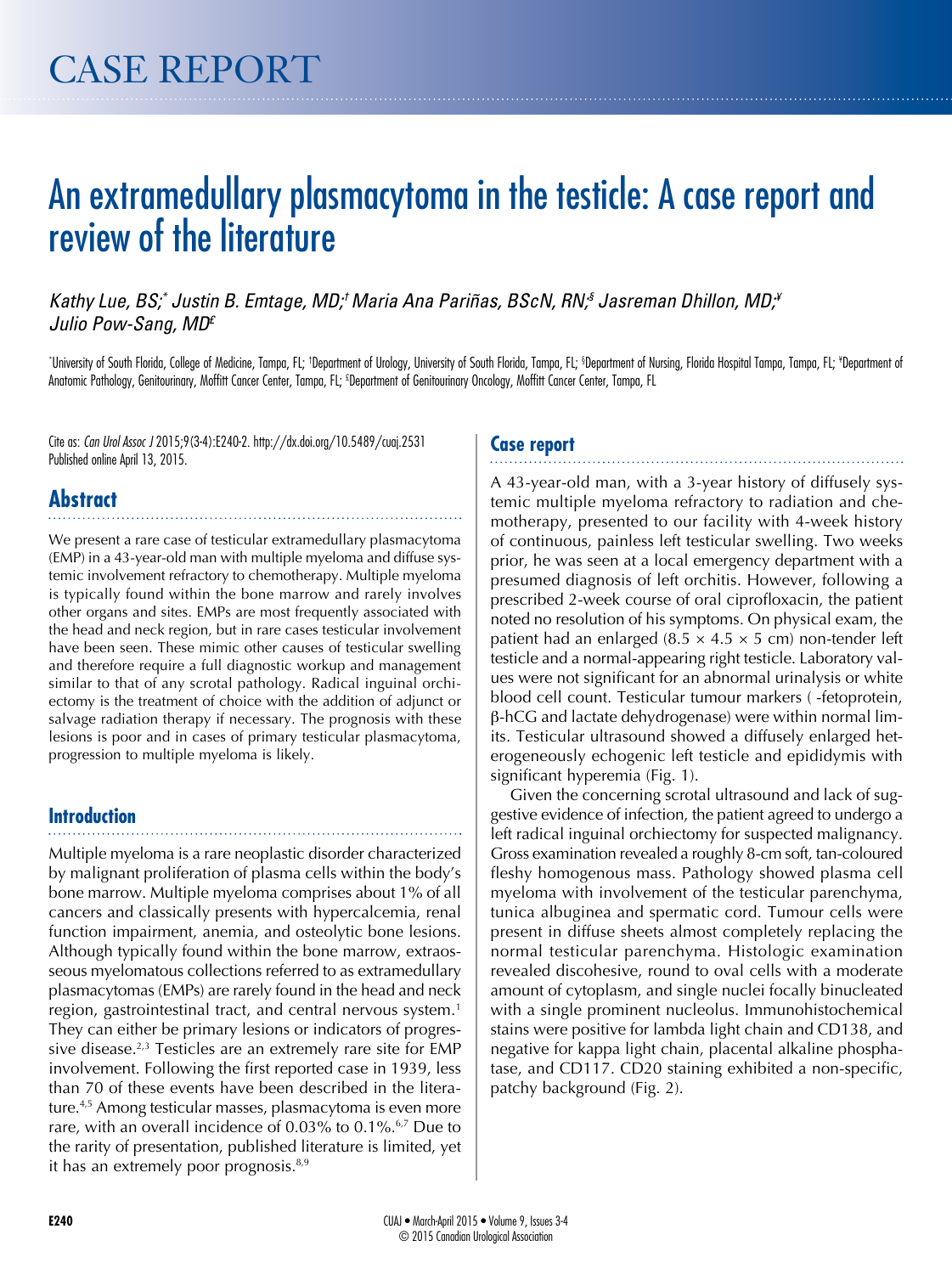

*Fig. 1.* Scrotal ultrasound showing a diffusely enlarged heterogeneously echogenic left testicle with increased flow. **(A)** Transverse view of the mid left testicle. **(B)**  Sagittal view of the mid left testicle. **(C)** Sagittal view of the mid left testicle with Doppler.

#### **Discussion**

Testicular plasmacytomas have been identified in multiple settings, most involving patients with concurrent multiple myeloma and diffuse disease involvement of other organs, as in our present case.10-12 Testicular EMPs have also been reported as a site of recurrence during multiple myeloma remission.13 This is thought to be secondary to the bloodtestes barrier creating a haven for tumour formation in the testicle. In rare cases, plasmacytoma of the testes can occur in the absence of documented hematologic malignancy.9,11,12 Unfortunately, most of these patients will develop multiple myeloma, with only a few long-term progression-free survivors post-orchiectomy.14

As with primary testicular masses, radical inguinal orchiectomy is the preferred surgical treatment. These tumours are markedly radiosensitive and therefore may response well to adjuvant and/or salvage radiation therapy.<sup>15</sup> Despite advancements in treatment options, the prognosis for affected patients continues to be poor. Anghel and colleagues performed a literature review of testicular plasmacytoma cases and previous or concurrent multiple myeloma or EMP to assess survival. In their assessment, 59% of patients died within 26 months of diagnosis, with 60% of deaths occurring within the first 12 months post-orchiectomy.<sup>10</sup>

Our case included a variety of interesting factors. Historically, the average age of testicular plasmacytoma onset is about 55 to 60 years, while our patient was relatively young (age 43). The rate of testicular enlargement was noticeably rapid over a 3-week period and inconsistent with the insidious growth pattern reported previously.<sup>11,12</sup> This lends to an especially aggressive disease given its progression and how refractory it was to multiple treatment modalities. The predominant immunoglobulin subtype seen in patients who have multiple myeloma and testicular EMPs is IgA, which is consistent with our case findings.<sup>10</sup> Previous reports have questioned whether the IgA subtype lends to a more aggressive course.<sup>9</sup> With further follow-up,



*Fig. 2.* Histologic slides of the left testicle specimen. **(A)** Hematoxylin and eosin stain showing diffuse infiltration of plasma cells around a seminiferous tubule. **(B)**  Diffuse positivity for Immunohistochemical stain CD138 in the plasma cells.